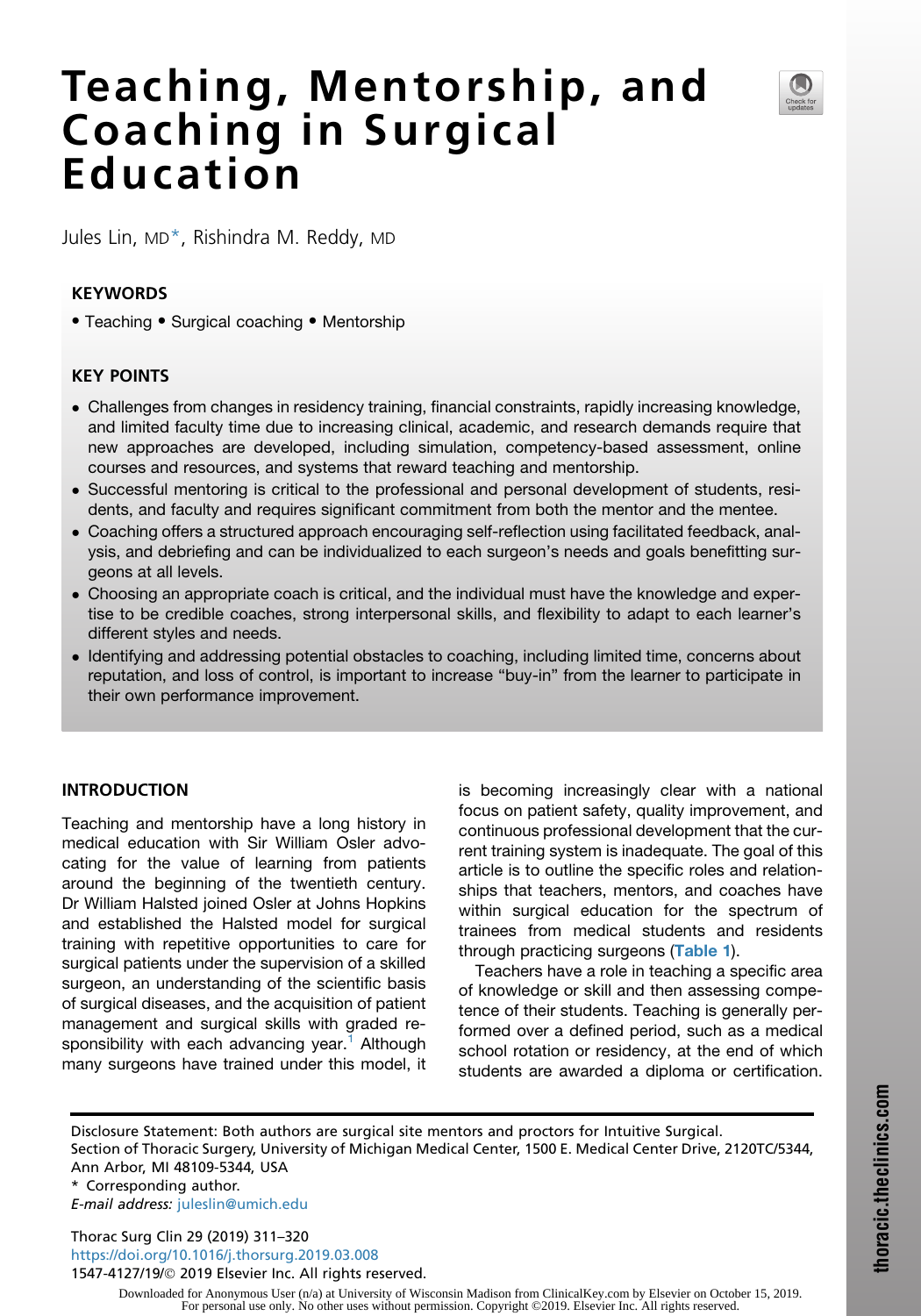<span id="page-1-0"></span>

| Table 1<br>Teachers, coaches, and mentors in thoracic surgery |                                                                                                                              |                                                                                                                       |                                                                                                                       |                                                                                                                     |  |
|---------------------------------------------------------------|------------------------------------------------------------------------------------------------------------------------------|-----------------------------------------------------------------------------------------------------------------------|-----------------------------------------------------------------------------------------------------------------------|---------------------------------------------------------------------------------------------------------------------|--|
|                                                               | <b>Medical Student</b>                                                                                                       | <b>Resident</b>                                                                                                       | Fellow                                                                                                                | <b>Junior Faculty</b>                                                                                               |  |
| Teaching                                                      | Knot tying,<br>subcuticular<br>suture, history and<br>physical<br>examinations, and<br>patient<br>presentations              | Patient management<br>and technical skills                                                                            | Complex patient<br>management and<br>advanced technical<br>skills                                                     | New techniques<br>(robotics,<br>minimally invasive<br>mitral valve<br>repair), complex<br>patient<br>management     |  |
| Mentoring                                                     | Career paths<br>(residency, M4<br>rotations).<br>networking,<br>scholarships,<br>meetings to<br>attend, research<br>projects | Career paths,<br>networking,<br>research grants,<br>meetings to<br>attend, research<br>projects, job<br>openings      | Career paths,<br>networking,<br>meetings to<br>attend, research<br>projects, job<br>openings                          | Career paths,<br>networking,<br>research grants,<br>potential<br>collaborators, local<br>and national<br>committees |  |
| Coaching                                                      | Providing<br>constructive<br>feedback.<br>encouragement,<br>opportunities for<br>practice in the<br>operating room<br>(OR)   | Surgical techniques<br>in OR, clinical<br>scenarios (patient<br>code), simulation<br>center, mock oral<br>examination | Surgical techniques<br>in OR, clinical<br>scenarios (patient<br>code), simulation<br>center, mock oral<br>examination | Surgical techniques<br>in OR, patient<br>management,<br>teaching<br>techniques                                      |  |

Mentors can also play a role in teaching, and although teachers can also serve as mentors, mentorship tends to occur over a longer timeframe and can include guidance in areas outside of medical knowledge or surgical skills, such as career advice, networking, and work-life balance. Although teaching, mentoring, and coaching have overlapping characteristics, coaching is focused on actively identifying areas for improvement through reflecting on one's performance, making adjustments, and evaluating the impact of these changes.<sup>[2](#page-7-0)</sup> Coaching has been widely applied and even expected in disciplines like business, music, and athletics, even for elite athletes and CEOs, but remains relatively rare in surgical education. However, with changes in surgical training with duty-hour restrictions and a greater focus on patient safety and quality improvement, changes in traditional surgical education are needed.

## TEACHING

Teachers focus on specific lessons, which are usually cognitive in nature. In surgery, teaching can encompass technical skills or knowledgebased content. Lessons require instruction and formal assessment for evaluation. Because of the duration and depth of the relationship, the teacher-student relationship may not be as close as the relationship between mentors and mentees. Medical student teaching was traditionally performed during the preclinical years through lectures and frequent quizzes and examinations with rote memorization. There has been a shift toward small group sessions and increasing use of case studies, virtual and standardized patients, and suturing sessions in the simulation laboratory that are more relevant to clinical care.  $3,4$  With changes in medical school curricula, there has also been a push toward increasing the clinical years to give students greater clinical exposure, shifting more medical student teaching to the bedside. Changes in the curriculum are also allowing students more time for innovative electives, longitudinal patient experiences, independent study, and research, giving teachers a wider variety of opportunities to teach and mentor but also requiring more effort on the part of the student for self-directed learning. At the University of Michigan, a novel Minute Feedback System has been implemented, allowing teachers to provide timely feedback to students using a Web-based form immediately after clinic or an operative case.<sup>[5](#page-7-0)</sup> Boot camp courses have also been developed to help medical students transition to surgical residency by practicing chest tube placement, central line placement, and tracheostomy in cadavers. $6$ 

Downloaded for Anonymous User (n/a) at University of Wisconsin Madison from ClinicalKey.com by Elsevier on October 15, 2019. For personal use only. No other uses without permission. Copyright ©2019. Elsevier Inc. All rights reserved.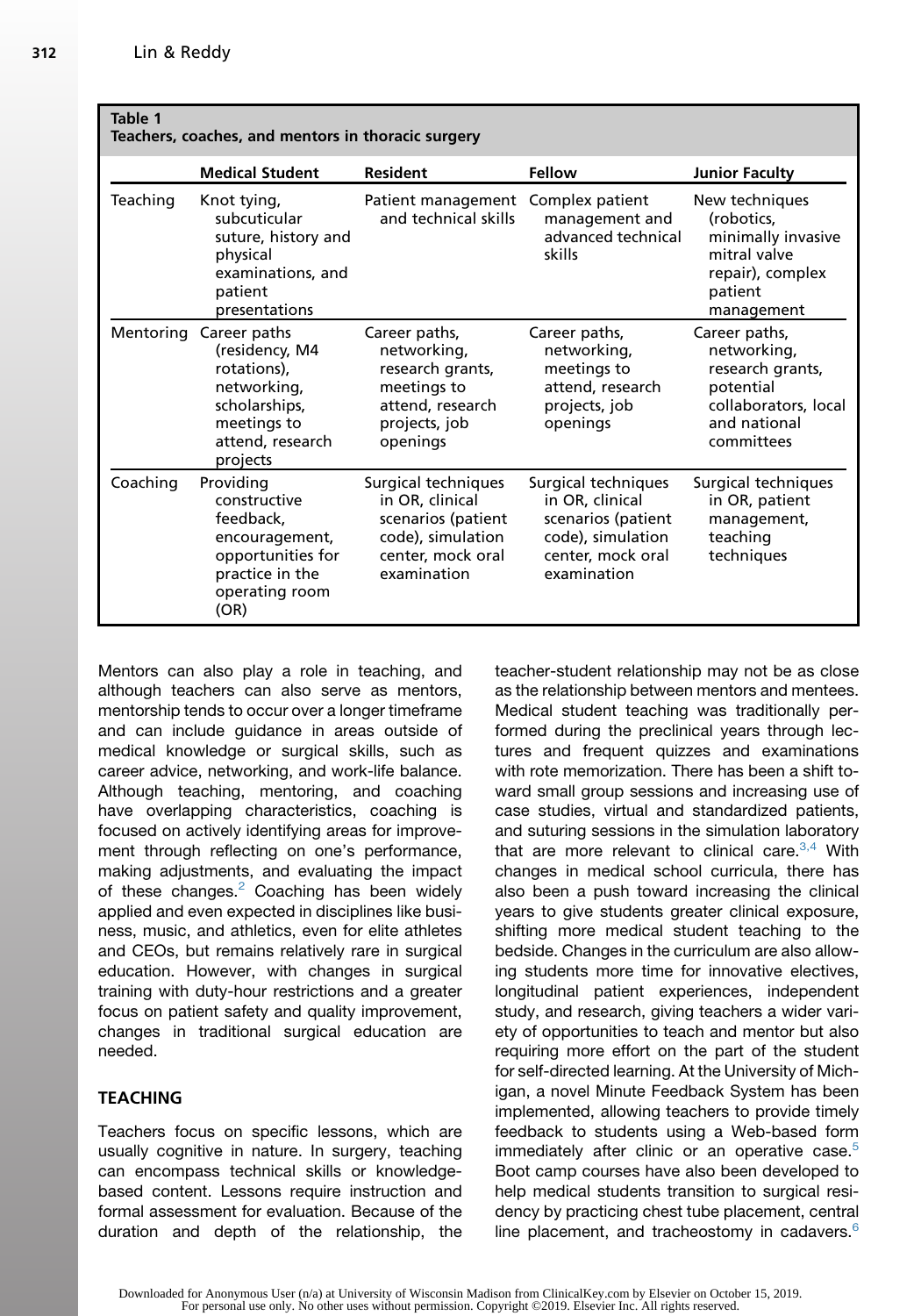Chan and colleagues<sup>[7](#page-7-0)</sup> reported that residents felt increased confidence in transitioning to cardiothoracic residency after completing a medical student simulation course.

There have been substantial changes in cardiothoracic resident education over the last decade, and novel training approaches are needed.<sup>[8](#page-7-0)</sup> Duty-hour restrictions have decreased the total number of hours at the bedside. Programs have adjusted by adding midlevel providers to do more routine tasks and paperwork to make those hours more educational. Residents have less continuity with their patients, and Connors and colleagues<sup>[9](#page-8-0)</sup> found a decrease in cardiac cases logged by cardiothoracic surgery residents after duty-hour restrictions. Duty-hour restrictions have also resulted in limited exposure of general surgery trainees to cardiothoracic surgery with the elimination or fewer opportunities to rotate on the cardiac and thoracic services. There are also increasing demands on the time of teachers with increasing focus on research, clinical outcomes, and clinical revenue. With less opportunity to see complicated, less common cases, the increasing amount of medical knowledge needed, rapid advancements in technology like transcatheter techniques and robotic surgery, and less autonomy with increasing scrutiny on clinical outcomes, the simulation laboratory can be used to give residents experience managing potential intraoperative disasters, such as a massive air embolus during cardiopulmonary bypass, or opportunities to use simulators developed to train residents on various aspects of cardiac and thoracic surgery, including aortic cannulation, cardiopulmonary bypass, and robotic surgery. In addition, there are opportunities to attend an annual resident boot camp organized by the Thoracic Surgical Directors Association using high-fidelity simula-tors.<sup>[10,11](#page-8-0)</sup> The American Board of Thoracic Surgery has also mandated that residents have at least 20 hours of simulation training during residency.

Technical excellence as a surgeon does not necessarily translate into excellence as a teacher. There has been an increased focus on resident education and developing more effective teachers through an Educate the Educator course for cardiothoracic surgeons.<sup>[12](#page-8-0)</sup> Novel teaching resources, including Web-based articles, textbooks, cases, and questions curated by an editorial board of cardiothoracic surgeons, are available at [learnctsurgery.sts.org](http://learnctsurgery.sts.org) to residents and surgical faculty to use for didactic sessions corresponding to the American Board of Thoracic Surgery Curriculum with a larger library of online resources at [sts.](http://sts.webbrain.com) [webbrain.com](http://sts.webbrain.com). Although traditional textbooks are often outdated at the time of publication, electronic resources can be continuously updated and even tailored to the local curriculum. Learning management systems can also be used to track a learner's progress. An online tracheal course developed by the Joint Council on Thoracic Surgery Education was favorably received by residents, who were particularly attracted to the self-assessment quiz questions.<sup>[13](#page-8-0)</sup>

There has been increasing recognition of adult learning theory and that adults learn better by being actively involved in their learning.<sup>[14](#page-8-0)</sup> Knowles<sup>[14](#page-8-0)</sup> suggested 4 principles that apply to adult learning, including the need to be involved in the planning of their instruction, experience provides the basis for learning activities, adults are most interested in subjects that are immediately relevant to their job or personal life, and adult learning is problem centered. Efforts to enable adult learners to be active participants include flipping the classroom by having residents teach interactive didactic sessions using a case-based format with a faculty moderator as opposed to a traditional lecture format. Moka-dam and colleagues<sup>[15](#page-8-0)</sup> found that flipping the classroom stimulated resident participation with residents completing both curricular readings (82%) and reviewing case presentations (79%) performing significantly better on quizzes. Similar to the Minute Feedback System, app-based feedback (Zwisch Me) has been used to provide brief, immediate written feedback to residents on their operative performance, which was most useful in addressing surgical technique and error prevention.[16](#page-8-0) Assessment of residents is also shifting to a competency-based Milestone system rather than one based purely on time or case volume. With the expanding volume of medical knowledge and variable exposure to more complex and increasingly less common cases, competency-based assessment is needed to ensure the quality of graduating residents. The Milestones are based on specialty-specific competencies within 6 core competencies (patient care, medical knowledge, practice-based learning and improvement, professionalism, interpersonal communication skills, and systems-based practice).

To encourage teaching in the current challenging environment, new models need to be developed to recognize and reward teaching and to stimulate scholarly activity in education. Some institutions have also implemented educator tracks and education portfolios for faculty promotion. However, the requirements to advance based on these tracks vary between institutions.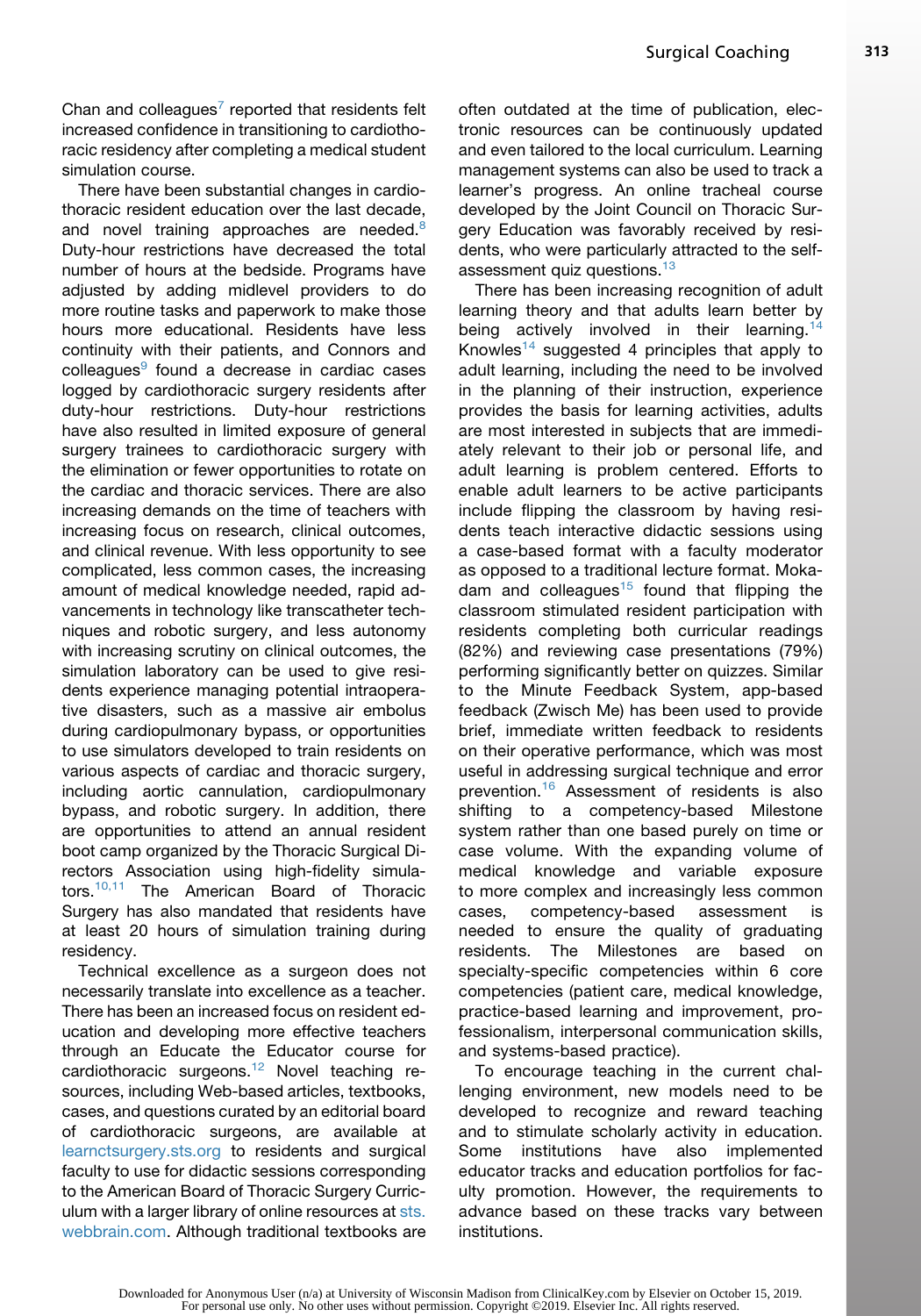#### <span id="page-3-0"></span>MENTORING

Mentors may also be teachers, but mentoring is often more abstract and not focused on specific skill acquisition or short-term performance. According to John C. Crosby, "Mentoring is a brain to pick, an ear to listen, and a push in the right direction." Mentoring is focused on broader personal development and defining long-term goals. Mentors are often role models the mentee looks up to. Although mentorship may be a more informal process, formal mentorship programs are increasingly being used. Mentoring students and residents involves sharing advice on broader topics like career paths, networking, and worklife balance but can also provide more specific advice on selecting residency programs, research topics, or which national meetings to attend (see [Table 1](#page-1-0)).

Mentoring styles differ but may be categorized as a Challenger, someone who pushes the mentee, asks hard questions, and helps him or her stay focused on the end goal; Cheerleader, someone who stays positive and focuses on growth; Educator, someone who takes a teaching style approach with assessments to understand the mentee's needs and then addresses any deficiencies; Ideator, someone who focuses on thinking and planning; and last, Connector, someone who helps their mentees network within their field.<sup>[17](#page-8-0)</sup> Mentors may take on different aspects of each style, depending on the mentor's strengths and the relationship and overall goals of the mentee. A truly great mentor has the dexterity to switch between the different styles when appropriate.

Mentorship is a deeper relationship and is generally longer in duration than teaching or

coaching. Whereas coaching is a more formal relationship, mentorship can be more organic and is cultivated over a longer period of time. Mentors can guide mentees in many aspects of life that are not just career related and often have similar interests or experiences as the mentee. Successful mentor-mentee relationships take commitments from both sides and can be increasingly difficult because of growing clinical, administrative, and research demands on faculty time. A study by Kibbe and colleagues<sup>[18](#page-8-0)</sup> found that only half of departments of surgery in the United States have established mentorship programs and that most are informal and unstructured. With the importance of mentorship to career satisfaction and faculty retention, there is increasing recognition that key stakeholders need to be involved, including the department and institution. In a study by Stephens and colleagues,<sup>[19](#page-8-0)</sup> cardiothoracic trainees' responses to questions on mentorship given with the 2017 In-Training Examination showed that although 84% had mentors, which impacted their choice of specialty in 80% of residents, and 91% viewed mentorship as critical to their success, important gaps remain, including guidance on their career path, assistance in finding a job, and advice on work-life balance.

Characteristics of a good mentor include the ability to generate enthusiasm in the mentee, the ability to inspire confidence and security, and the ability to evaluate their own effectiveness as a mentor (Table 2). Mentees must also fulfill their part in the relationship, including defining their goals, responsibility, follow-through, willingness to learn and improve, and timeliness. A mentoring relationship can benefit both the mentee and the mentor. Mentors not only have the satisfaction of

Table 2

| <b>Teachers</b>                        | <b>Mentors</b>                    | Coaches                                                    |  |  |
|----------------------------------------|-----------------------------------|------------------------------------------------------------|--|--|
| Knowledgeable                          | Knowledgeable                     | Knowledgeable                                              |  |  |
| Expert communication skills            | Sincere                           | Strong interpersonal skills                                |  |  |
| Approachable                           | Available                         | Cultivates mutual trust                                    |  |  |
| Passion for their subject area         | Stimulates enthusiasm             | Facilitates learner-directed<br>development                |  |  |
| Good technical skills                  | Trustworthy                       | Highly respected                                           |  |  |
| Adapts to different learning<br>styles | Flexible                          | Adapts approach to individual<br>learner's goals and needs |  |  |
| Good listening skills                  | Good listening skills             | Active listener                                            |  |  |
| Sets clear objectives                  | Challenges the mentee             | Recognizes the learner's abilities<br>and experience       |  |  |
| Strong rapport with learners           | Evaluates their own effectiveness | Nonjudgmental                                              |  |  |
| Organized                              | Track record with other mentees   |                                                            |  |  |

Characteristics of effective teachers, mentors, and coaches

Downloaded for Anonymous User (n/a) at University of Wisconsin Madison from ClinicalKey.com by Elsevier on October 15, 2019. For personal use only. No other uses without permission. Copyright ©2019. Elsevier Inc. All rights reserved.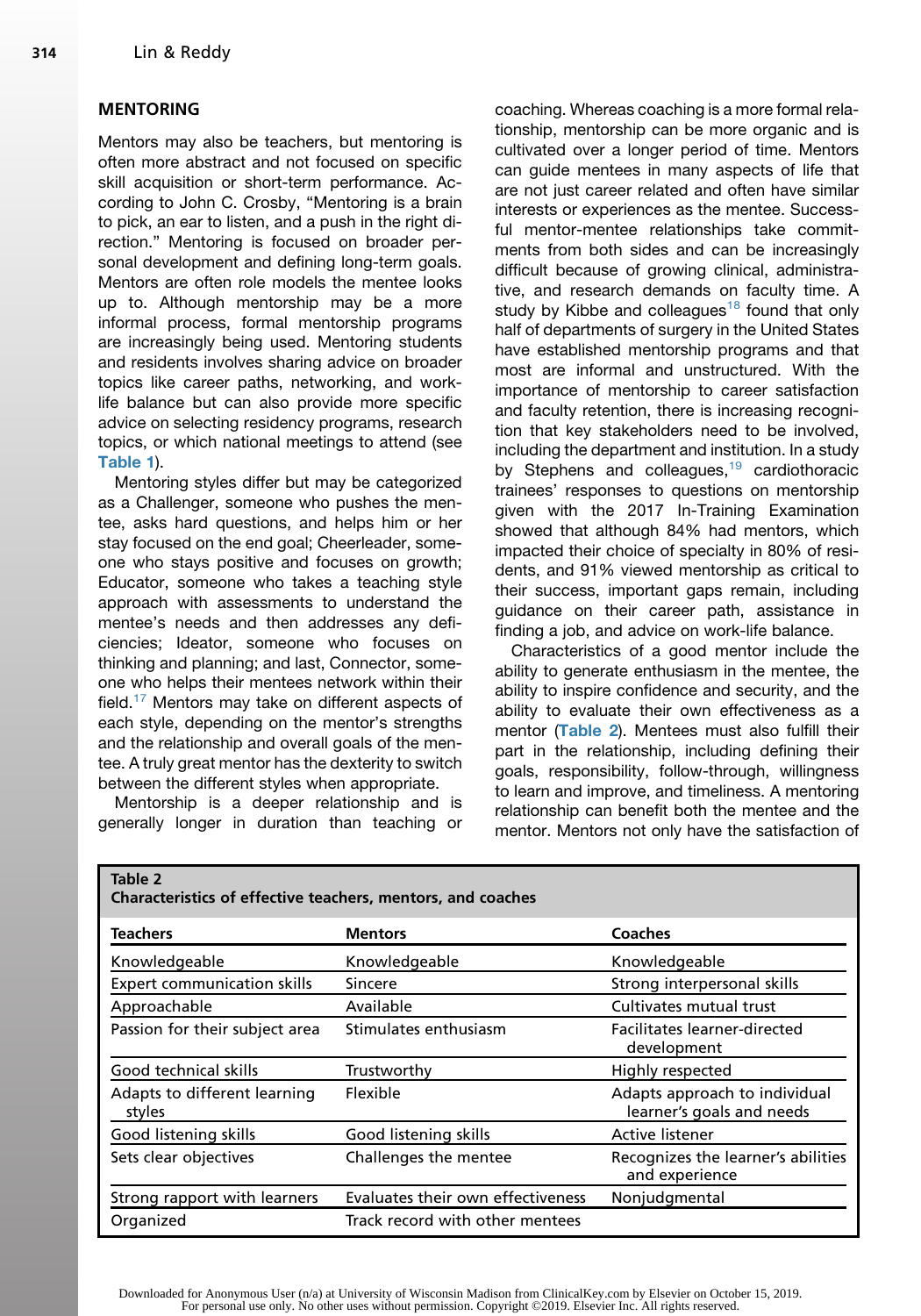seeing the mentee succeed but also may be recognized for their efforts. Finding the right mentor can be crucial to success in any field. Physicians with successful mentorship are more likely to secure research funding, achieve promotion, have greater career satisfaction, and provide mentorship to others.<sup>[20,21](#page-8-0)</sup> Seeking out several mentors who complement each other and different aspects of the mentee's career may also be useful with the multiple roles surgery faculty are expected to play. It is also important to recognize when a mentor is a poor match due to personality issues, lack of interest or time, or conflicts of interest and not to be afraid to change mentors.

#### COACHING

Although coaching includes aspects of teaching and mentoring, coaching focuses on improving and refining existing skills. There is an opportunity for coaching at all levels, and this approach can be useful throughout one's surgical career. Coaching styles can be broken down into 2 broad categories of "autonomy" and "controlling." The controlling style is the traditional, paternalistic, top-down approach to improving performance, whereas the autonomy style works to address the psychological needs of the trainee and to help develop greater self-motivation in the future.

There is significant literature on athletic coaching research to support the autonomy style in helping athletes achieve greater success compared with the controlling style. Control-style coaches provide feedback, but it is usually negative. They provide no information to their trainees on decisions and may use "punishments" to try to improve performance. The autonomy style is in direct contrast to this, and coaches learn their trainees' perspectives and understand their feelings. They provide their athletes with the information and opportunities to make their own decisions within a set of rules or limits. These coaches are approachable and avoid controlling behaviors. Athletes (and likely surgeons) who learn from autonomy-style coaches tend to develop greater intrinsic motivation and greater performance.

In medical school and residency, coaching is often done in person with a debriefing after an operative case or an event like a patient code. Debriefing involves facilitated reflection and is instrumental in the coaching process. Feedback is also crucial and emphasizes positive, good performance as well as points out areas of deficiencies and often follows debriefing as 1 fluid process. Coaching incorporates the idea of deliberate practice by actively identifying areas for improvement by reflecting on performance, making adjustments, and evaluating the impact of these changes. $2$  There is increasing interest in the use of video recordings to observe technical skills and to give feedback. Videos have been used to assess and critique medical students in standardized patient interactions for many years.

In a study by Singh and colleagues, $22$  medical students were randomized to receiving videobased coaching in performing laparoscopic cholecystectomy in virtual reality simulators and in the pig laboratory. Students receiving coaching outperformed control students. Bonrath and colleagues $^{23}$  $^{23}$  $^{23}$  reported on a randomized controlled trial comparing coaching with standard surgical training using minimally invasive Roux-en-Y gastric bypass as the index procedure. Residents in the coaching arm showed significant improvement in their technical skills and error scores. There was also improvement in self-assessment with a strong correlation between blinded video scoring and resident self-assessment in the coaching but not in the control arm with improvement in self-directed learning, skills that can benefit trainees throughout their career.

#### COACHING FOR SURGEONS IN PRACTICE

Although coaching has been widely applied and even expected in disciplines like business, music, and athletics, even for elite athletes and CEOs, it remains relatively rare after surgeons enter surgical practice. Surgical residency training occurs over a finite time period at the end of which surgeons are expected to be competent, and most surgeons are never observed by another surgeon after completing residency. Although surgeons often think of mastering and achieving a new skill set like transcatheter techniques or robotic surgery, they do not always consider the importance of refining that skill set with continued learning and improvement that are cornerstones of other disciplines that use coaching. Watling and colleagues $24$  described a difference in learning cultures. Although surgeons emphasize mastery and competence, sports and music emphasize performance improvement. Similar to a professional athlete who can benefit from continuous feedback and refinement of their serve or golf stroke, a surgeon, who uses repetitive, technical skills, is well suited to benefit from coaching. A coach can provide an outside viewpoint that the learner cannot or does not want to see. A coach can help a surgeon change unconscious deficiencies to conscious deficiencies then to conscious abilities, and finally, to unconscious abilities.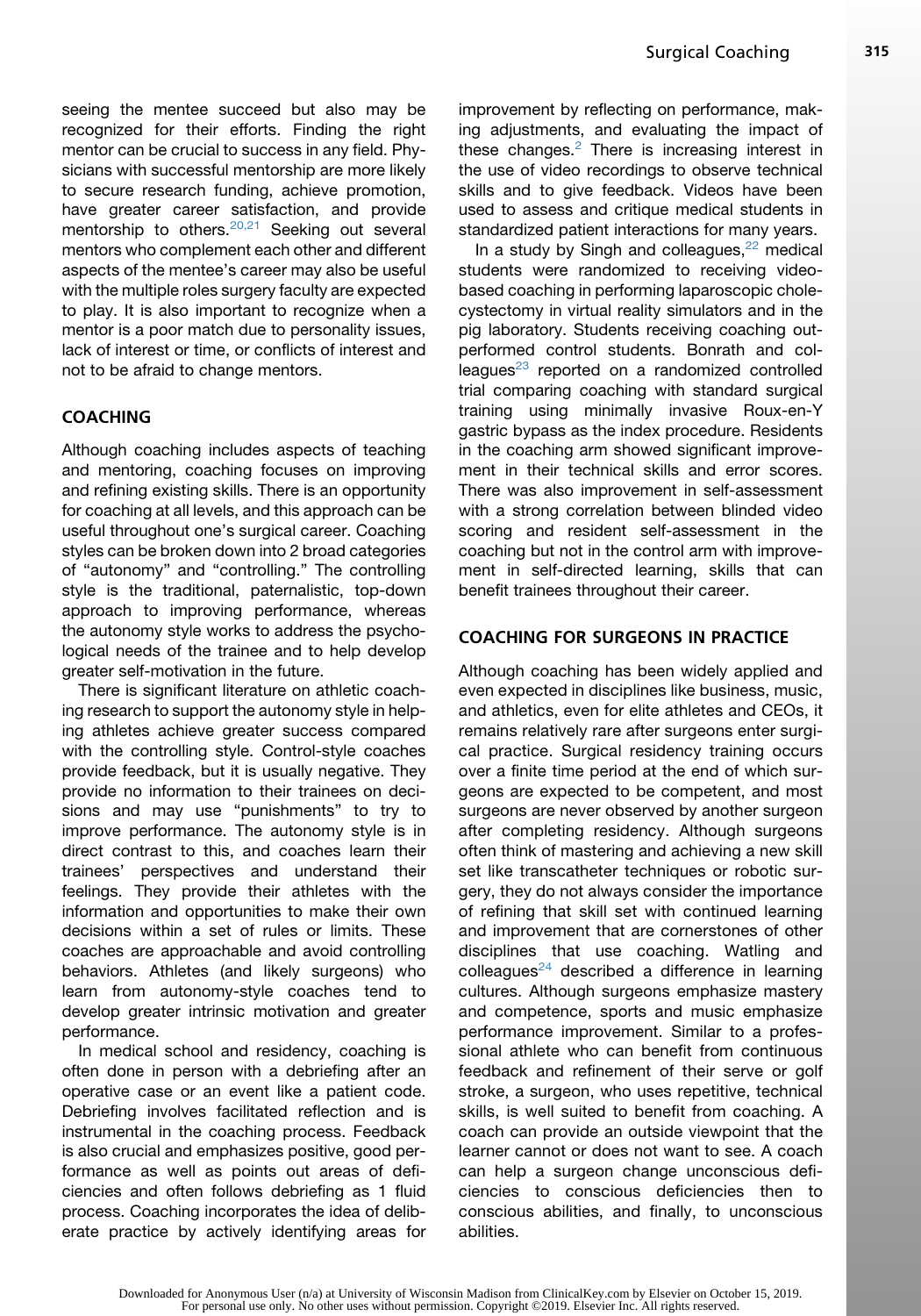Although it is common to think of coaching as a remedial or punitive approach, coaching should be seen as an opportunity to get constructive feedback and maximize a surgeon's potential. Coaching sessions should be nonthreatening and nonjudgmental. Finding appropriate coaches as one transitions to surgical practice is critical as well as finding lifelong mentors and coaches that help one to maintain and develop new skills after finishing traditional residency training. Coaching can be a useful approach to quality improvement, increasing a surgeon's self-awareness by identifying areas for improvement, making adjustments, and then evaluating the impact of these changes.

A structured approach using established coaching frameworks, such as PRACTICE (Problem identification, Realistic/relevant goals, Alternative solutions, Consideration of consequences, Target most feasible solutions, Implementation of Chosen solutions, and Evaluation) and GROW (Goals, Reality, Options, and Wrap-up), for laparoscopic cases can provide a systematic process that can then be personalized for individual learners based on their needs and goals. $22,25$ 

The Wisconsin Surgical Coaching Framework is shown in Fig. 1.<sup>[26](#page-8-0)</sup> To develop a surgical coaching<br>program, decisions, should, be made on whether program, decisions should be made on whether the coaching will be live versus video based and whether this will involve expert versus peer coaching. Coaches should be identified based on their expertise and interpersonal skills. Coaches should be matched to the individual's goals and practice type and should not be direct competitors. The focus of coaching (technical, cognitive, interpersonal, and stress management) and the coaching activities (goal setting, inquiry, constructive feedback, and action planning) should also be defined.

Video-based coaching is one of the most effective methods and has been shown to be more effective than verbal feedback alone in helping to maintain behavioral changes over time.<sup>[27,28](#page-8-0)</sup> Video allows surgeons to have a third-person view of themselves, to benchmark against other surgeons, and decreases the inaccuracy of surgeon selfassessment. $29,30$  Video recording is now widely available and does not require sophisticated equipment. Videos can be reproduced and reviewed by multiple coaches. Video-based coaching also decreases many of the logistical issues and risks inherent in intraoperative teaching, including distractions from coaching that may affect concurrent patient care and ethical and medicolegal issues for coaches. Video can be fast-forwarded, making sessions more efficient and saving 50% to 80% of time without affecting the ability to assess the learner. $29,31,32$  On the other hand, some operating room staff may be uncomfortable being filmed with concerns about discoverability. A gastroenterology study showed that the quality of colonoscopies improved once gastroenterologists knew they were being video recorded even if the video was not reviewed.<sup>[33](#page-8-0)</sup> However, verbal expert review of the video is more effective than self-assessed feedback,



Fig. 1. Wisconsin surgical coaching framework. (From Greenberg CC, Ghousseini HN, Pavuluri Quamme SR, et al. Surgical coaching for individual performance improvement. Ann Surg 2015;261(1):33; with permission.)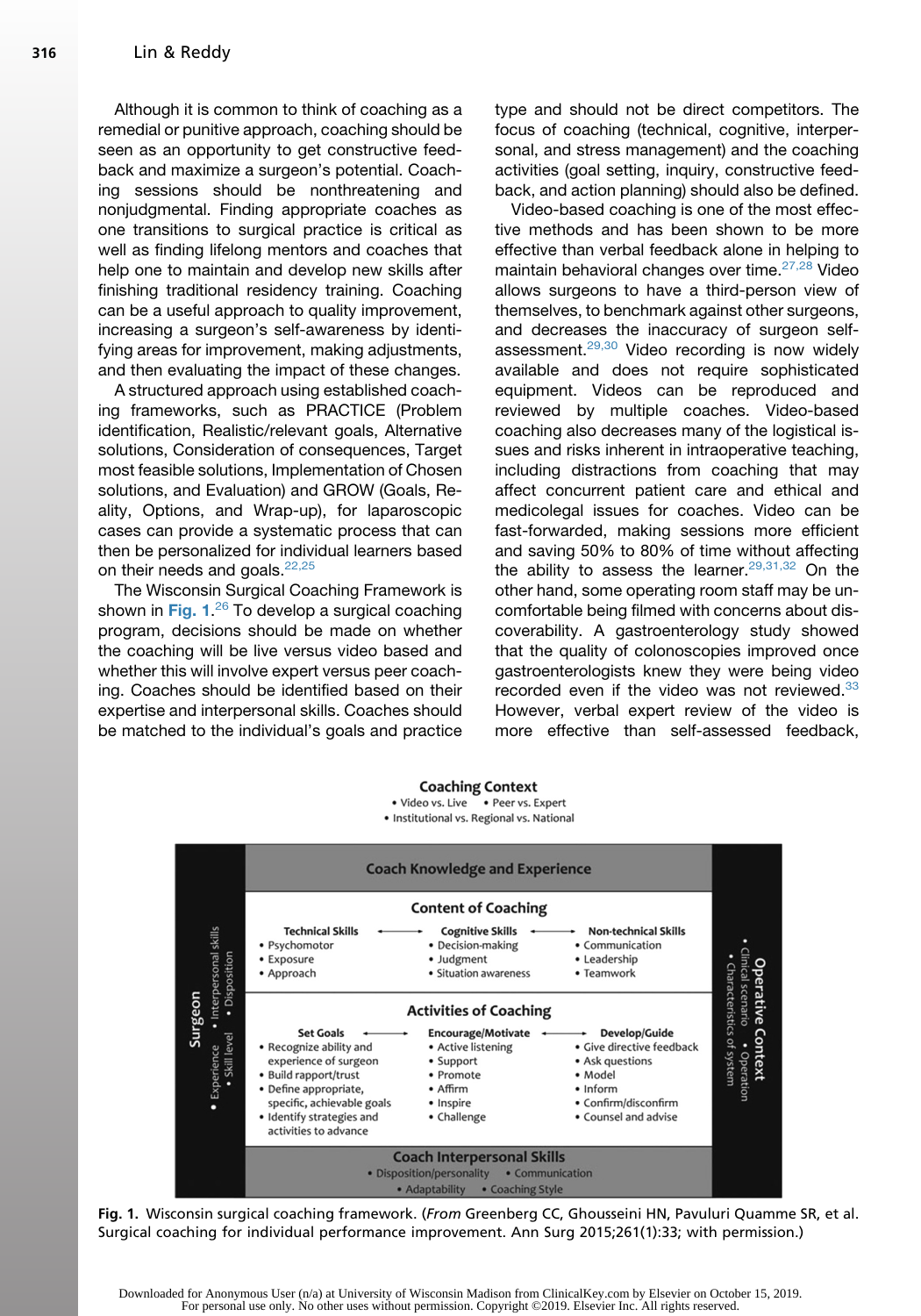demonstrating the added value of coaching.<sup>[34](#page-8-0)</sup> A coaching relationship provides expertise to help identify a surgeon's gaps in knowledge or skill and to develop strategies to overcome them. [35,36](#page-8-0)

## EXPERT COACHING

There are 2 types of coaches, expert coaches and peer coaches. Expert coaching, also known as instructional coaching, involves an experienced consultant who helps a learner change their practice through self-assessment and constructive feedback. Expert coaches are especially useful when developing a new skill or procedure. Expert coaches can also provide exemplar video samples to provide good and poor examples, which can be used to help with behavior modeling of the learner. Context should be provided to the coach with a brief summary of the patient's history and presentation along with relevant radiology imaging to help put the coach in the surgeon's position. An overhead camera may also be useful to provide a complete view of the operative field with the surgeon's gross and fine movements. One example of expert coaching is the Assuring and Defining Outcomes through Procedural Training program, which uses expert coaching to teach total extraperitoneal laparoscopic hernia repair. The program included didactics, simulation training, and intraoperative training at both the coach's and the surgeon's institutions with videobased coaching for the first independent cases. 37

## PEER SURGICAL COACHING

Performance improvement for surgeons in practice, especially more senior surgeons, may be best facilitated by a peer coach. Peer coaching tends to be more bidirectional with surgeons with a similar level of experience learning from each other but can range from instructional to reciprocal approaches and should be a nonjudgmental partnership. Not all coaches are equally effective. Identifying appropriate coaches is critical, and the individuals must have the appropriate knowledge and expertise to be credible coaches (see [Table 2](#page-3-0)). Coaches should be adaptable to each learner's different style and needs, and many of the skills needed to be an effective coach can be obtained through training. Regardless of the type of coaching, longitudinal sessions over time may help surgeons incorporate feedback into changing their performance and achieving continuous professional development.

Shubeck and colleagues $38$  evaluated whether surgeons could transition to becoming a colearner for effective peer coaching. They found that participating surgeons frequently alternated

between coaching and coachee roles and that the exchange of ideas was bidirectional with both surgeons offering their expertise when appropriate. One program developed in Wisconsin identified coaches using nominations through the state surgical society. Coaches underwent training sessions, and a call with participating surgeons before the coaching session was used to define goals and develop an action plan. Both coaches and participating surgeons found the coaching to be valuable. $39$  According to Beasley and colleagues,  $40$ the framework for building effective peer coaching relationships includes aligning roles and process expectations, establishing rapport, and cultivating mutual trust.

## **OBSTACLES**

Setting aside time for teaching, mentoring, and coaching is becoming increasingly difficult because of growing clinical, administrative, and research demands. Incorporating lessons learned through self-assessment and increased selfawareness may actually increase efficiency both inside and outside of the operating room. However, there are also other obstacles unique to coaching, including concerns about reputation and loss of control (Table 3). Mutabdzic and colleagues $41$ performed a survey of attending surgeons evaluating perceptions of surgical coaching as a technique for performance improvement. They found that surgeons highly valued their image of competence and autonomy. Many felt threatened by surgical coaching with significant concerns about how their reputation could be affected and that even the presence of a coach could make them appear incompetent. There was also concern about feedback being given in front of colleagues.

| Table 3<br><b>Barriers to surgical coaching</b> |                                                                                                                                           |  |  |  |
|-------------------------------------------------|-------------------------------------------------------------------------------------------------------------------------------------------|--|--|--|
| Concern                                         | Approach                                                                                                                                  |  |  |  |
| Limited time                                    | Incorporating lessons<br>learned through self-<br>assessment and increased<br>self-awareness mav<br>increase efficiency                   |  |  |  |
| Concerns about<br>reputation                    | Coaching should be<br>performed in private.<br>Approach should be<br>nonthreatening with the<br>goal of improvement and<br>not punishment |  |  |  |
| Loss of control                                 | Individualized goals increase<br>"buy-in" and develop self-<br>directed learning                                                          |  |  |  |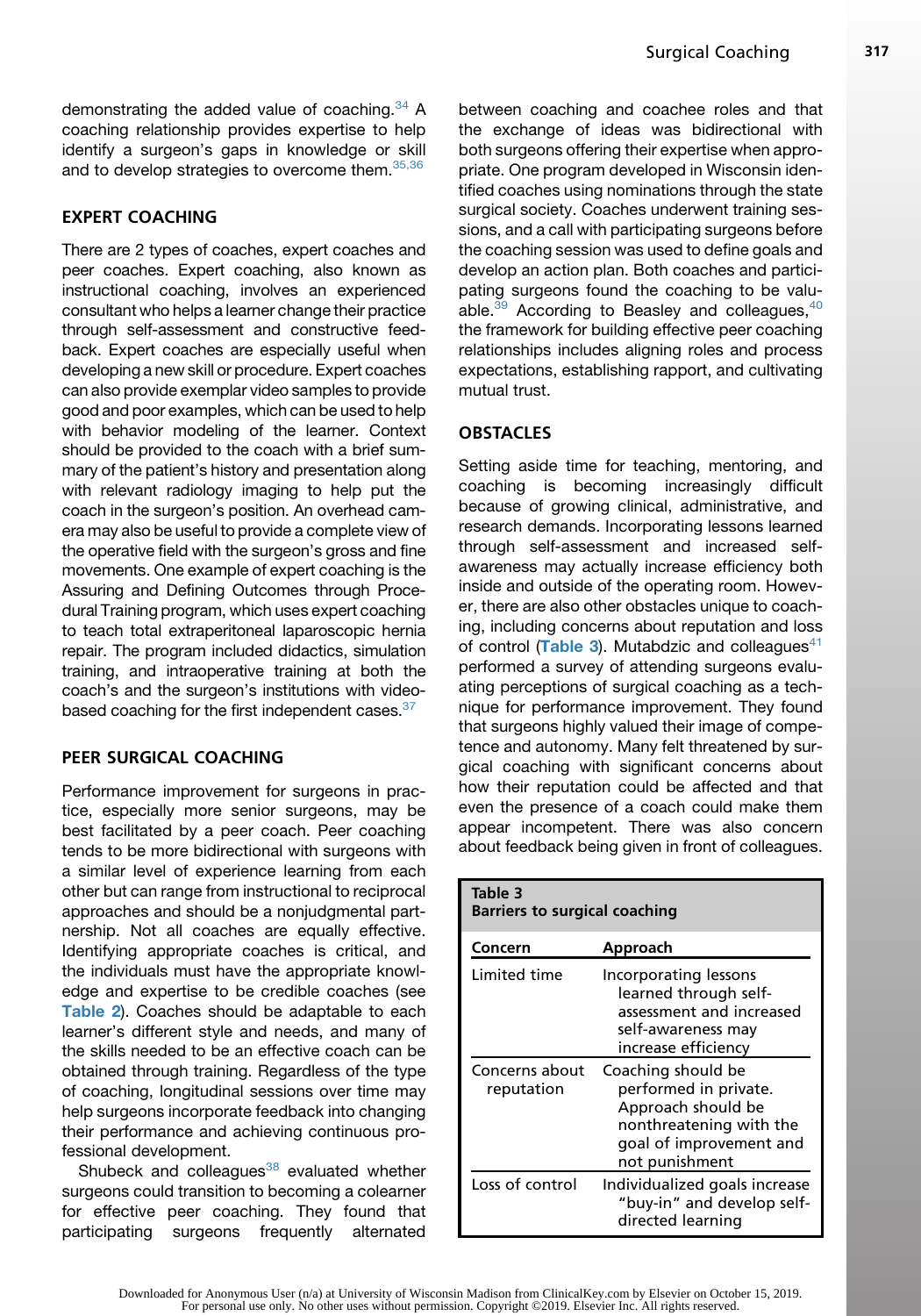<span id="page-7-0"></span>Surgical culture can pressure surgeons to behave a certain way to maintain an image of control and competence that makes them less likely to ask for help. $42$  For coaching to be successful, it must be accepted by the surgeons involved. The learner must "buy-in" and accept the coaching process. Coaching should be performed in a private setting and can be done away from patients and colleagues using a video-based approach.<sup>31</sup> However, the need to maintain one's image must be balanced with the value of receiving immediate feedback before the teaching points are forgotten. These issues may need to be negotiated to establish trust between the coach and the learner, and feedback should be tailored to each surgeon's learning styles and needs. The approach should be nonthreatening with the goal of improvement and not punishment.

Many surgeons do not feel the need for coaching and fear the loss of control. However, there are several studies showing that physician selfassessment is inaccurate and that surgeons would benefit from external coaching.<sup>43-45</sup> Creating individualized goals, defined by the learner, helps to increase "buy-in" and to develop self-directed learning, which can improve the surgeon's sense of control over their own performance improvement. The coaching relationship is a partnership, and the coach is helping the learner help themselves.

## FUTURE

As technology continues to improve, remote video review and coaching by teleconference may become more common, improving efficiency and even anonymity, which remains an obstacle for some seeking out coaching opportunities. Video conferencing may be particularly useful for surgeons practicing in remote areas or in solo practice, where there is a lack of experienced partners and access to traditional learning opportunities. Technology is also being developed for surgical telementoring with important criteria, including safety, reliability, transmission quality, ease of use, and cost.<sup>[46](#page-9-0)</sup>

As coaching becomes more common, it will be important to create training opportunities for coaches to both learn and share a wide range of coaching techniques and strategies. Regional and national surgical societies and quality collaboratives can play an important role in identifying expert and peer coaches, training programs, and networks to distribute ideas and resources. More research will also need to be done to confirm that coaching results in better patient outcomes.

#### SUMMARY

Teaching, mentoring, and coaching all play critical roles in success at all levels from medical students to cardiothoracic residents and faculty. However, challenges due to changes in residency training, regulatory and financial constraints, rapidly increasing knowledge and technology, and limited faculty time due to increasing clinical, academic, and research demands require that new approaches are developed using simulation, competency-based assessment, online courses and resources, and the development of systems that reward teaching and mentorship and encourage scholarly activity in education. Although coaching has been used effectively in other disciplines, including athletics, business, and music, surgical coaching remains relatively uncommon. However, there is growing interest due to an increasing focus on safety and quality improvement and the realization that current continuing medical education is limited. Coaching offers a structured approach encouraging selfreflection using facilitated feedback, analysis, and debriefing and can be individualized to each surgeon's needs and goals and can benefit surgeons at all levels.

## **REFERENCES**

- 1. [Grillo HC. To impart this art: the development of](http://refhub.elsevier.com/S1547-4127(19)30019-2/sref1) [graduate surgical education in the United States.](http://refhub.elsevier.com/S1547-4127(19)30019-2/sref1) [Surgery 1999;125\(1\):1–14](http://refhub.elsevier.com/S1547-4127(19)30019-2/sref1).
- 2. [Ericsson KA. Deliberate practice and the acquisition](http://refhub.elsevier.com/S1547-4127(19)30019-2/sref2) [and maintenance of expert performance in medicine](http://refhub.elsevier.com/S1547-4127(19)30019-2/sref2) [and related domains. Acad Med 2004;79\(10 Suppl\):](http://refhub.elsevier.com/S1547-4127(19)30019-2/sref2) [S70–81](http://refhub.elsevier.com/S1547-4127(19)30019-2/sref2).
- 3. [Cendan J, Lok B. The use of virtual patients in medical](http://refhub.elsevier.com/S1547-4127(19)30019-2/sref3) [school curricula. Adv Physiol Educ 2012;36\(1\):48–53.](http://refhub.elsevier.com/S1547-4127(19)30019-2/sref3)
- 4. [Anderson MB, Stillman PL, Wang Y. Growing use of](http://refhub.elsevier.com/S1547-4127(19)30019-2/sref4) [standardized patients in teaching and evaluation in](http://refhub.elsevier.com/S1547-4127(19)30019-2/sref4) [medical education. Teach Learn Med 1994;6\(1\):](http://refhub.elsevier.com/S1547-4127(19)30019-2/sref4) [15–22](http://refhub.elsevier.com/S1547-4127(19)30019-2/sref4).
- 5. [Hughes DT, Leininger L, Reddy RM, et al. A novel](http://refhub.elsevier.com/S1547-4127(19)30019-2/sref5) [minute feedback system for medical students. Am](http://refhub.elsevier.com/S1547-4127(19)30019-2/sref5) [J Surg 2017;213\(2\):330–5](http://refhub.elsevier.com/S1547-4127(19)30019-2/sref5).
- 6. [Tocco N, Brunsvold M, Kabbani L, et al. Innovation in](http://refhub.elsevier.com/S1547-4127(19)30019-2/sref6) [internship preparation: an operative anatomy course](http://refhub.elsevier.com/S1547-4127(19)30019-2/sref6) [increases senior medical students' knowledge and](http://refhub.elsevier.com/S1547-4127(19)30019-2/sref6) [confidence. Am J Surg 2013;206\(2\):269–79.](http://refhub.elsevier.com/S1547-4127(19)30019-2/sref6)
- 7. [Chan PG, Schaheen LW, Chan EG, et al. Technol](http://refhub.elsevier.com/S1547-4127(19)30019-2/sref7)[ogy-enhanced simulation improves trainee readi](http://refhub.elsevier.com/S1547-4127(19)30019-2/sref7)[ness transitioning to cardiothoracic training. J Surg](http://refhub.elsevier.com/S1547-4127(19)30019-2/sref7) [Educ 2018;75\(5\):1395–402](http://refhub.elsevier.com/S1547-4127(19)30019-2/sref7).
- 8. [Vaporciyan AA, Yang SC, Baker CJ, et al. Cardiotho](http://refhub.elsevier.com/S1547-4127(19)30019-2/sref8)[racic surgery residency training: past, present, and](http://refhub.elsevier.com/S1547-4127(19)30019-2/sref8) [future. J Thorac Cardiovasc Surg 2013;146\(4\):759–67.](http://refhub.elsevier.com/S1547-4127(19)30019-2/sref8)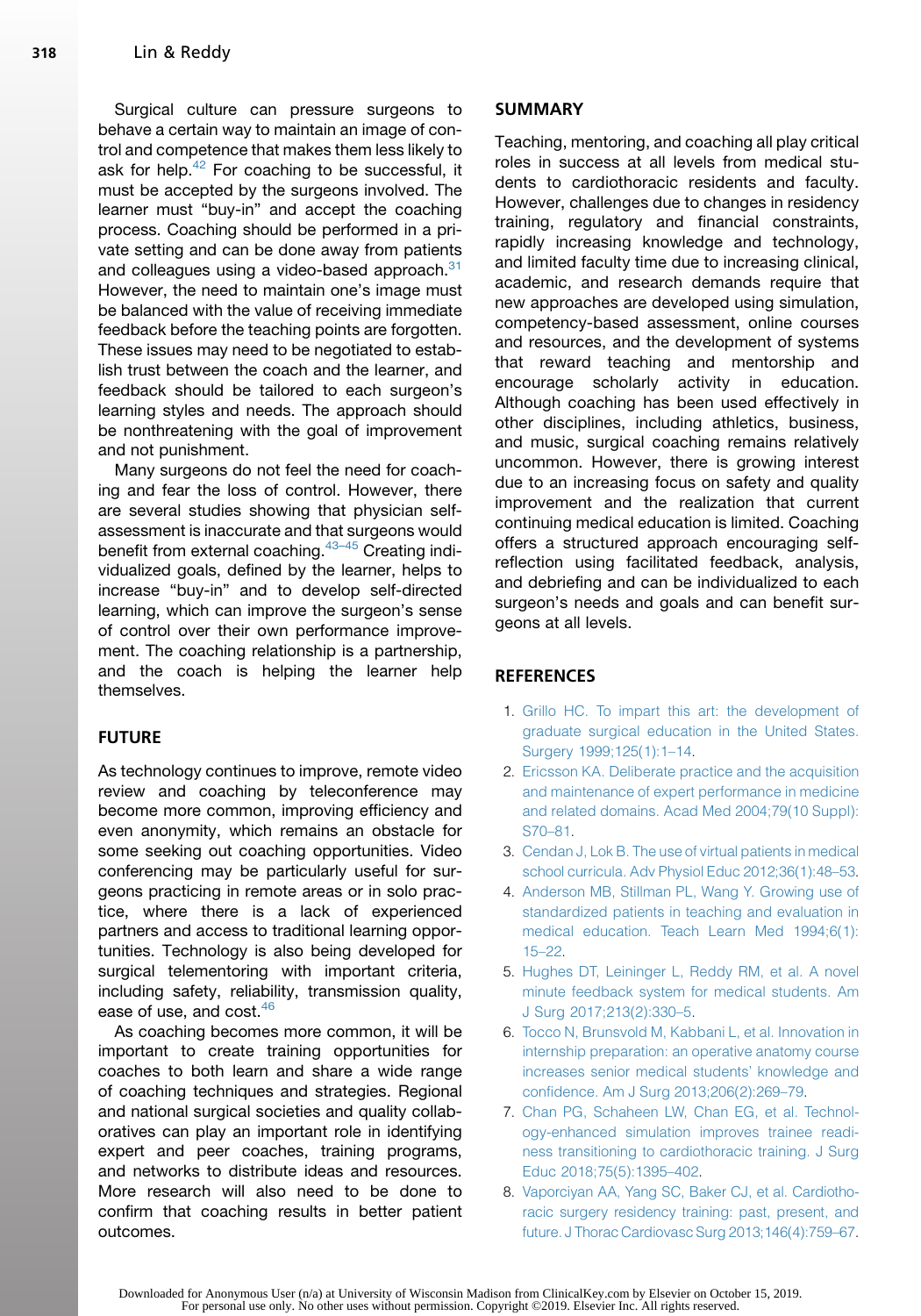- <span id="page-8-0"></span>9. [Connors RC, Doty JR, Bull DA, et al. Effect of work](http://refhub.elsevier.com/S1547-4127(19)30019-2/sref9)[hour restriction on operative experience in cardio](http://refhub.elsevier.com/S1547-4127(19)30019-2/sref9)[thoracic surgical residency training. J Thorac Cardi](http://refhub.elsevier.com/S1547-4127(19)30019-2/sref9)[ovasc Surg 2009;137\(3\):710–3](http://refhub.elsevier.com/S1547-4127(19)30019-2/sref9).
- 10. [Hicks GL, Gangemi J, Angona RE, et al.](http://refhub.elsevier.com/S1547-4127(19)30019-2/sref10) [Cardiopulmonary bypass simulation at the Boot](http://refhub.elsevier.com/S1547-4127(19)30019-2/sref10) [Camp. J Thorac Cardiovasc Surg 2011;141\(1\):](http://refhub.elsevier.com/S1547-4127(19)30019-2/sref10) [284–92](http://refhub.elsevier.com/S1547-4127(19)30019-2/sref10).
- 11. [Fann JI, Feins RH, Hicks GL, et al. Evaluation of](http://refhub.elsevier.com/S1547-4127(19)30019-2/sref11) [simulation training in cardiothoracic surgery: the se](http://refhub.elsevier.com/S1547-4127(19)30019-2/sref11)[nior tour perspective. J Thorac Cardiovasc Surg](http://refhub.elsevier.com/S1547-4127(19)30019-2/sref11) [2012;143\(2\):264–72.](http://refhub.elsevier.com/S1547-4127(19)30019-2/sref11)
- 12. [Yang SC, Vaporciyan AA, Mark RJ, et al. The Joint](http://refhub.elsevier.com/S1547-4127(19)30019-2/sref12) [Council on Thoracic Surgery Education \(JCTSE\)](http://refhub.elsevier.com/S1547-4127(19)30019-2/sref12) ["educate the educators" faculty development](http://refhub.elsevier.com/S1547-4127(19)30019-2/sref12) [course: analysis of the first 5 Years. Ann Thorac](http://refhub.elsevier.com/S1547-4127(19)30019-2/sref12) [Surg 2016;102\(6\):2127–32](http://refhub.elsevier.com/S1547-4127(19)30019-2/sref12).
- 13. [Antonoff MB, Verrier ED, Yang SC, et al. Online](http://refhub.elsevier.com/S1547-4127(19)30019-2/sref13) [learning in thoracic surgical training: promising re](http://refhub.elsevier.com/S1547-4127(19)30019-2/sref13)[sults of multi-institutional pilot study. Ann Thorac](http://refhub.elsevier.com/S1547-4127(19)30019-2/sref13) [Surg 2014;98\(3\):1057–63](http://refhub.elsevier.com/S1547-4127(19)30019-2/sref13).
- 14. [Knowles M. The adult learner: a neglected species.](http://refhub.elsevier.com/S1547-4127(19)30019-2/sref14) [3rd edition. Houston \(TX\): Gulf Publishing; 1984](http://refhub.elsevier.com/S1547-4127(19)30019-2/sref14).
- 15. [Mokadam NA, Dardas TF, Hermsen JL, et al. Flip](http://refhub.elsevier.com/S1547-4127(19)30019-2/sref15)[ping the classroom: case-based learning, account](http://refhub.elsevier.com/S1547-4127(19)30019-2/sref15)[ability, assessment, and feedback leads to a](http://refhub.elsevier.com/S1547-4127(19)30019-2/sref15) [favorable change in culture. J Thorac Cardiovasc](http://refhub.elsevier.com/S1547-4127(19)30019-2/sref15) [Surg 2017;153\(4\):987–96.e1](http://refhub.elsevier.com/S1547-4127(19)30019-2/sref15).
- 16. [Karim AS, Sternbach JM, Bender EM, et al. Quality](http://refhub.elsevier.com/S1547-4127(19)30019-2/sref16) [of operative performance feedback given to](http://refhub.elsevier.com/S1547-4127(19)30019-2/sref16) [thoracic surgery residents using an app-based sys](http://refhub.elsevier.com/S1547-4127(19)30019-2/sref16)[tem. J Surg Educ 2017;74\(6\):e81–7](http://refhub.elsevier.com/S1547-4127(19)30019-2/sref16).
- 17. Hughes A. The 5 best types of mentors. New York: Huffington Post; 2013. Available at: [https://www.](https://www.huffingtonpost.com/anthony-hughes/the-5-best-types-of-mentors_b_4149657.html) [huffingtonpost.com/anthony-hughes/the-5-best-types](https://www.huffingtonpost.com/anthony-hughes/the-5-best-types-of-mentors_b_4149657.html)[of-mentors\\_b\\_4149657.html.](https://www.huffingtonpost.com/anthony-hughes/the-5-best-types-of-mentors_b_4149657.html) Accessed January 19, 2019.
- 18. [Kibbe MR, Pellegrini CA, Townsend CM, et al. Char](http://refhub.elsevier.com/S1547-4127(19)30019-2/sref18)[acterization of mentorship programs in departments](http://refhub.elsevier.com/S1547-4127(19)30019-2/sref18) [of surgery in the United States. JAMA Surg 2016;](http://refhub.elsevier.com/S1547-4127(19)30019-2/sref18) [151\(10\):900–6.](http://refhub.elsevier.com/S1547-4127(19)30019-2/sref18)
- 19. [Stephens EH, Goldstone AB, Fiedler AG, et al.](http://refhub.elsevier.com/S1547-4127(19)30019-2/sref19) [Appraisal of mentorship in cardiothoracic surgery](http://refhub.elsevier.com/S1547-4127(19)30019-2/sref19) [training. J Thorac Cardiovasc Surg 2018;156\(6\):](http://refhub.elsevier.com/S1547-4127(19)30019-2/sref19) [2216–23](http://refhub.elsevier.com/S1547-4127(19)30019-2/sref19).
- 20. [Palepu A, Friedman RH, Barnett RC, et al. Junior](http://refhub.elsevier.com/S1547-4127(19)30019-2/sref20) [faculty members' mentoring relationships and their](http://refhub.elsevier.com/S1547-4127(19)30019-2/sref20) [professional development in U.S. medical schools.](http://refhub.elsevier.com/S1547-4127(19)30019-2/sref20) [Acad Med 1998;73\(3\):318–23](http://refhub.elsevier.com/S1547-4127(19)30019-2/sref20).
- 21. [Benson CA, Morahan PS, Sachdeva AK, et al. Effec](http://refhub.elsevier.com/S1547-4127(19)30019-2/sref21)[tive faculty preceptoring and mentoring during reor](http://refhub.elsevier.com/S1547-4127(19)30019-2/sref21)[ganization of an academic medical center. Med](http://refhub.elsevier.com/S1547-4127(19)30019-2/sref21) [Teach 2002;24\(5\):550–7.](http://refhub.elsevier.com/S1547-4127(19)30019-2/sref21)
- 22. [Singh P, Aggarwal R, Tahir M, et al. A randomized](http://refhub.elsevier.com/S1547-4127(19)30019-2/sref22) [controlled study to evaluate the role of video](http://refhub.elsevier.com/S1547-4127(19)30019-2/sref22)[based coaching in training laparoscopic skills. Ann](http://refhub.elsevier.com/S1547-4127(19)30019-2/sref22) [Surg 2015;261\(5\):862–9.](http://refhub.elsevier.com/S1547-4127(19)30019-2/sref22)
- 23. [Bonrath EM, Dedy NJ, Gordon LE, et al. Compre](http://refhub.elsevier.com/S1547-4127(19)30019-2/sref23)[hensive surgical coaching enhances surgical skill](http://refhub.elsevier.com/S1547-4127(19)30019-2/sref23) [in the operating room: a randomized controlled trial.](http://refhub.elsevier.com/S1547-4127(19)30019-2/sref23) [Ann Surg 2015;262\(2\):205–12](http://refhub.elsevier.com/S1547-4127(19)30019-2/sref23).
- 24. [Watling C, Driessen E, van der Vleuten CPM, et al.](http://refhub.elsevier.com/S1547-4127(19)30019-2/sref24) [Music lessons: revealing medicine's learning culture](http://refhub.elsevier.com/S1547-4127(19)30019-2/sref24) [through a comparison with that of music. Med Educ](http://refhub.elsevier.com/S1547-4127(19)30019-2/sref24) [2013;47\(8\):842–50](http://refhub.elsevier.com/S1547-4127(19)30019-2/sref24).
- 25. [Palmer S. PRACTICE: a model suitable for coaching,](http://refhub.elsevier.com/S1547-4127(19)30019-2/sref25) [counselling, psychotherapy and stress manage](http://refhub.elsevier.com/S1547-4127(19)30019-2/sref25)[ment. Coaching Psychologist 2007;3\(2\):71–7](http://refhub.elsevier.com/S1547-4127(19)30019-2/sref25).
- 26. [Greenberg CC, Ghousseini HN, Pavuluri Quamme SR,](http://refhub.elsevier.com/S1547-4127(19)30019-2/sref26) [et al. Surgical coaching for individual performance](http://refhub.elsevier.com/S1547-4127(19)30019-2/sref26) [improvement. Ann Surg 2015;261\(1\):32–4.](http://refhub.elsevier.com/S1547-4127(19)30019-2/sref26)
- 27. [Scherer LA, Chang MC, Meredith JW, et al. Video](http://refhub.elsevier.com/S1547-4127(19)30019-2/sref27)[tape review leads to rapid and sustained learning.](http://refhub.elsevier.com/S1547-4127(19)30019-2/sref27) [Am J Surg 2003;185\(6\):516–20](http://refhub.elsevier.com/S1547-4127(19)30019-2/sref27).
- 28. [Birnbach DJ, Santos AC, Bourlier RA, et al. The](http://refhub.elsevier.com/S1547-4127(19)30019-2/sref28) [effectiveness of video technology as an adjunct to](http://refhub.elsevier.com/S1547-4127(19)30019-2/sref28) [teach and evaluate epidural anesthesia perfor](http://refhub.elsevier.com/S1547-4127(19)30019-2/sref28)[mance skills. Anesthesiology 2002;96\(1\):5–9.](http://refhub.elsevier.com/S1547-4127(19)30019-2/sref28)
- 29. [Ward M, MacRae H, Schlachta C, et al. Resident](http://refhub.elsevier.com/S1547-4127(19)30019-2/sref29) [self-assessment of operative performance. Am J](http://refhub.elsevier.com/S1547-4127(19)30019-2/sref29) [Surg 2003;185\(6\):521–4.](http://refhub.elsevier.com/S1547-4127(19)30019-2/sref29)
- 30. [Martin D, Regehr G, Hodges B, et al. Using video](http://refhub.elsevier.com/S1547-4127(19)30019-2/sref30)[taped benchmarks to improve the self-assessment](http://refhub.elsevier.com/S1547-4127(19)30019-2/sref30) [ability of family practice residents. Acad Med](http://refhub.elsevier.com/S1547-4127(19)30019-2/sref30) [1998;73\(11\):1201–6.](http://refhub.elsevier.com/S1547-4127(19)30019-2/sref30)
- 31. [Dath D, Regehr G, Birch D, et al. Toward reliable](http://refhub.elsevier.com/S1547-4127(19)30019-2/sref31) [operative assessment: the reliability and feasibility](http://refhub.elsevier.com/S1547-4127(19)30019-2/sref31) [of videotaped assessment of laparoscopic technical](http://refhub.elsevier.com/S1547-4127(19)30019-2/sref31) [skills. Surg Endosc 2004;18\(12\):1800–4.](http://refhub.elsevier.com/S1547-4127(19)30019-2/sref31)
- 32. [Beard JD, Jolly BC, Newble DI, et al. Assessing the](http://refhub.elsevier.com/S1547-4127(19)30019-2/sref32) [technical skills of surgical trainees. Br J Surg 2005;](http://refhub.elsevier.com/S1547-4127(19)30019-2/sref32) [92\(6\):778–82.](http://refhub.elsevier.com/S1547-4127(19)30019-2/sref32)
- 33. [Rex DK, Hewett DG, Raghavendra M, et al. The](http://refhub.elsevier.com/S1547-4127(19)30019-2/sref33) [impact of videorecording on the quality of colonos](http://refhub.elsevier.com/S1547-4127(19)30019-2/sref33)[copy performance: a pilot study. Am J Gastroenterol](http://refhub.elsevier.com/S1547-4127(19)30019-2/sref33) [2010;105\(11\):2312–7](http://refhub.elsevier.com/S1547-4127(19)30019-2/sref33).
- 34. [Porte MC, Xeroulis G, Reznick RK, et al. Verbal feed](http://refhub.elsevier.com/S1547-4127(19)30019-2/sref34)[back from an expert is more effective than self](http://refhub.elsevier.com/S1547-4127(19)30019-2/sref34)[accessed feedback about motion efficiency in learning](http://refhub.elsevier.com/S1547-4127(19)30019-2/sref34) [new surgical skills. Am J Surg 2007;193\(1\):105–10.](http://refhub.elsevier.com/S1547-4127(19)30019-2/sref34)
- 35. [Gagliardi AR, Wright FC. Exploratory evaluation of](http://refhub.elsevier.com/S1547-4127(19)30019-2/sref35) [surgical skills mentorship program design and out](http://refhub.elsevier.com/S1547-4127(19)30019-2/sref35)[comes. J Contin Educ Health Prof 2010;30\(1\):51–6.](http://refhub.elsevier.com/S1547-4127(19)30019-2/sref35)
- 36. [Marguet CG, Young MD, L'Esperance JO, et al. Hand](http://refhub.elsevier.com/S1547-4127(19)30019-2/sref36) [assisted laparoscopic training for postgraduate urolo](http://refhub.elsevier.com/S1547-4127(19)30019-2/sref36)[gists: the role of mentoring. J Urol 2004;172\(1\):286–9](http://refhub.elsevier.com/S1547-4127(19)30019-2/sref36).
- 37. [Greenberg JA, Jolles S, Sullivan S, et al.](http://refhub.elsevier.com/S1547-4127(19)30019-2/sref37) [A structured, extended training program to facilitate](http://refhub.elsevier.com/S1547-4127(19)30019-2/sref37) [adoption of new techniques for practicing surgeons.](http://refhub.elsevier.com/S1547-4127(19)30019-2/sref37) [Surg Endosc 2018;32\(1\):217–24](http://refhub.elsevier.com/S1547-4127(19)30019-2/sref37).
- 38. [Shubeck SP, Kanters AE, Sandhu G, et al. Dynamics](http://refhub.elsevier.com/S1547-4127(19)30019-2/sref38) [within peer-to-peer surgical coaching relationships:](http://refhub.elsevier.com/S1547-4127(19)30019-2/sref38) [early evidence from the Michigan Bariatric Surgical](http://refhub.elsevier.com/S1547-4127(19)30019-2/sref38) [Collaborative. Surgery 2018;164\(2\):185–8](http://refhub.elsevier.com/S1547-4127(19)30019-2/sref38).